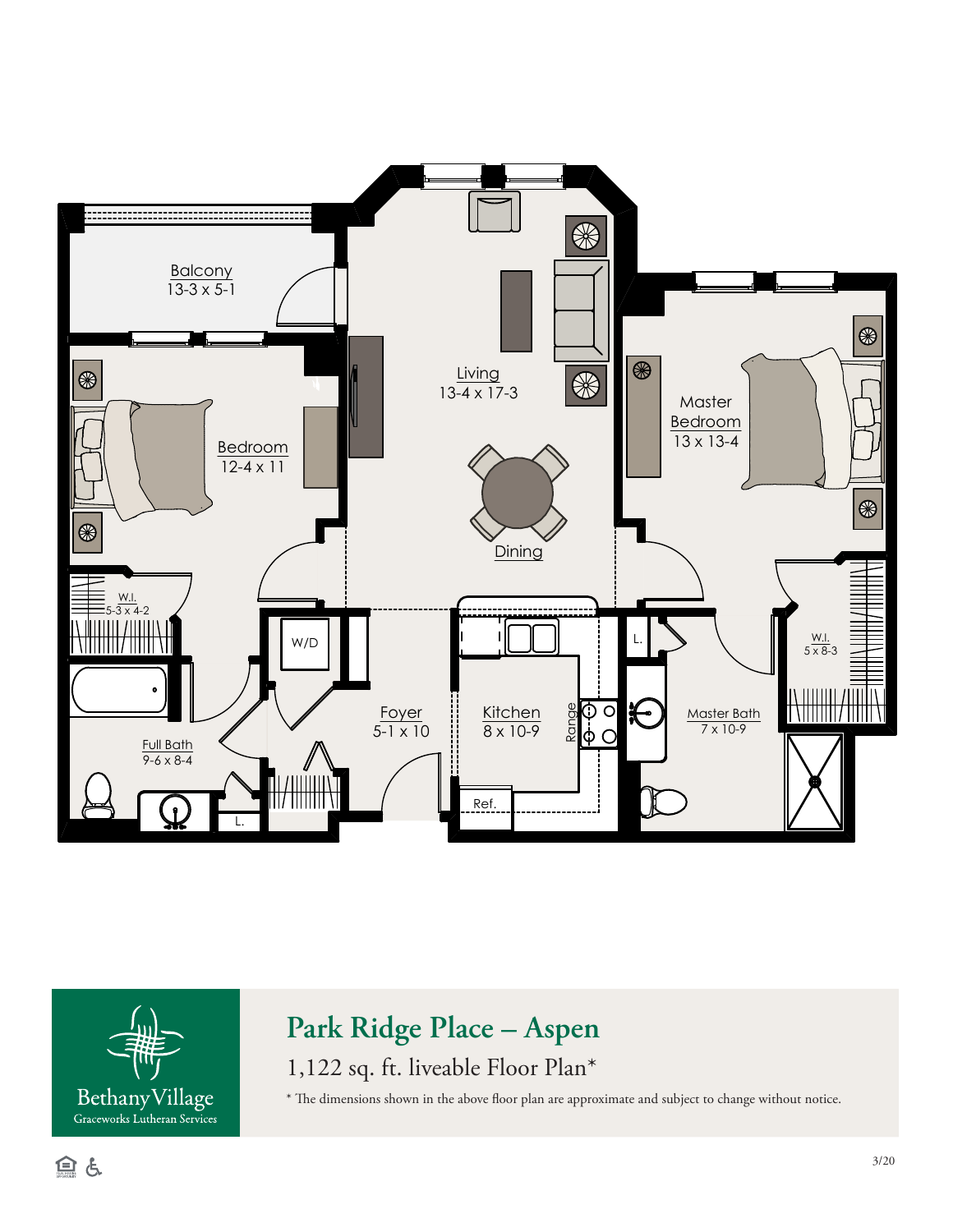



## **Park Ridge Place – Bradford**

1,175 sq. ft. liveable Floor Plan\*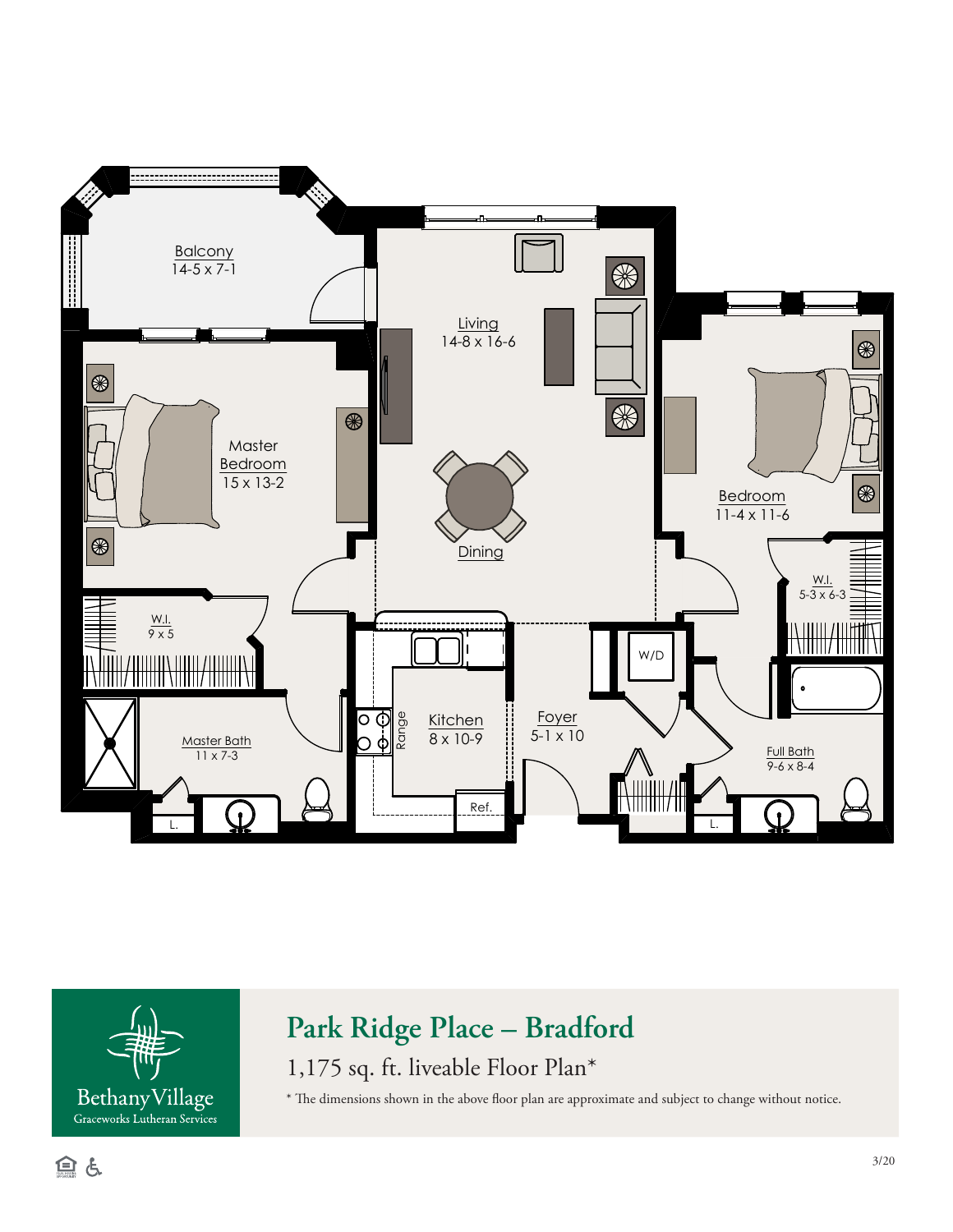



## **Park Ridge Place – Magnolia**

1,420 sq. ft. liveable Floor Plan\*